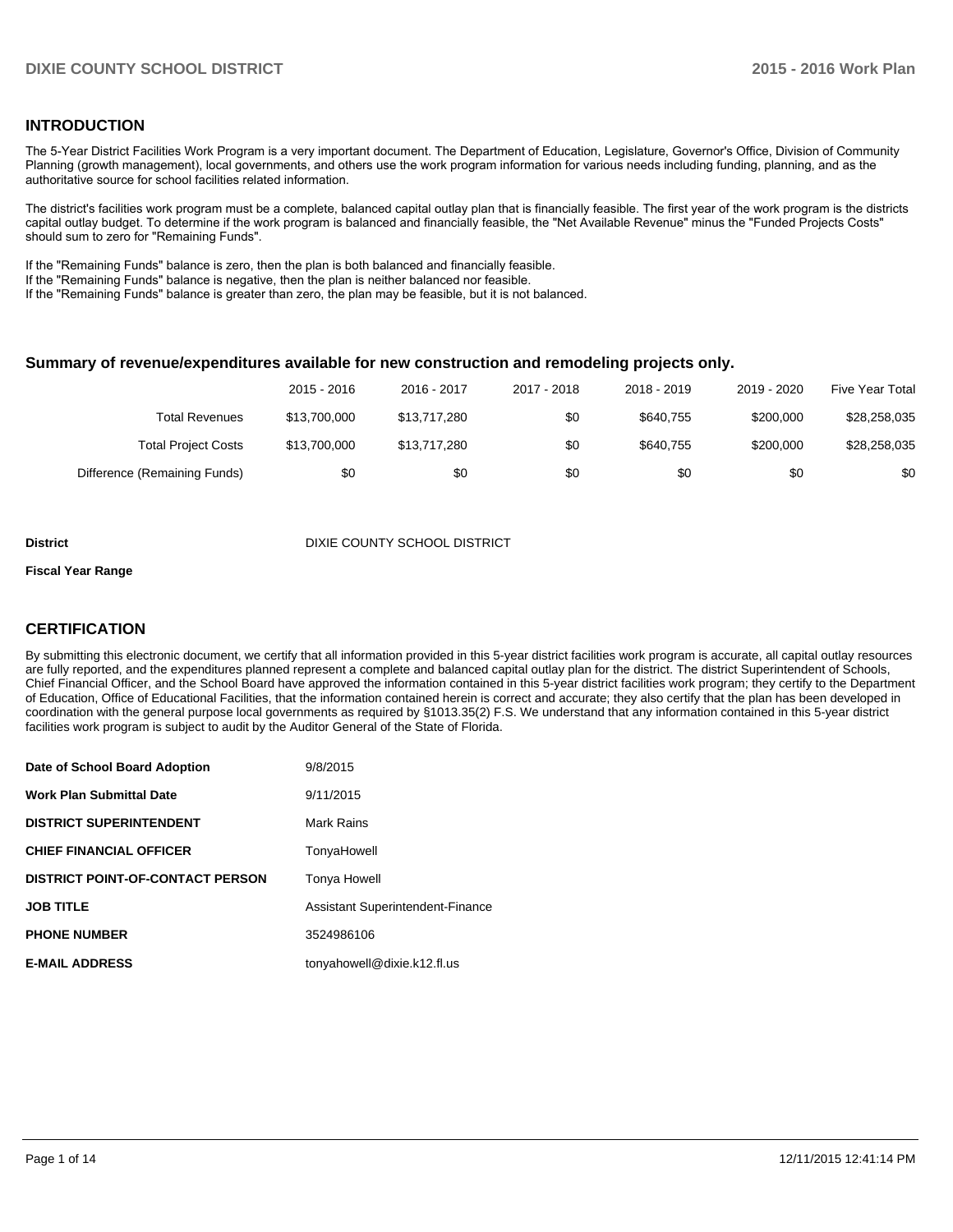# **Expenditures**

#### **Expenditure for Maintenance, Repair and Renovation from 1.50-Mills and PECO**

Annually, prior to the adoption of the district school budget, each school board must prepare a tentative district facilities work program that includes a schedule of major repair and renovation projects necessary to maintain the educational and ancillary facilities of the district.

|                                  | Item                                                                                                                                                                   | $2015 - 2016$<br><b>Actual Budget</b> | 2016 - 2017<br>Projected | 2017 - 2018<br>Projected | 2018 - 2019<br>Projected | 2019 - 2020<br>Projected | Total     |
|----------------------------------|------------------------------------------------------------------------------------------------------------------------------------------------------------------------|---------------------------------------|--------------------------|--------------------------|--------------------------|--------------------------|-----------|
| <b>HVAC</b>                      |                                                                                                                                                                        | \$37,500                              | \$45,000                 | \$60,000                 | \$48,000                 | \$55,000                 | \$245,500 |
| Locations:                       | DIXIE COUNTY ADMINISTRATION, JAMES M ANDERSON ELEMENTARY, OLD TOWN Education Complex, OLD TOWN ELEMENTARY,<br><b>RUTH RAINS MIDDLE</b>                                 |                                       |                          |                          |                          |                          |           |
| Flooring                         |                                                                                                                                                                        |                                       | \$10,500                 | \$20,000                 | \$30,000                 | \$25,000                 | \$94,402  |
| Locations:                       | DIXIE COUNTY ADMINISTRATION, DIXIE COUNTY SENIOR HIGH, JAMES M ANDERSON ELEMENTARY, OLD TOWN Education<br>Complex, OLD TOWN ELEMENTARY, RUTH RAINS MIDDLE              |                                       |                          |                          |                          |                          |           |
| Roofing                          |                                                                                                                                                                        | \$20,000                              | \$15,000                 | \$15,000                 | \$10,000                 | \$23,000                 | \$83,000  |
| Locations:                       | OLD TOWN Education Complex, OLD TOWN ELEMENTARY, RUTH RAINS MIDDLE                                                                                                     |                                       |                          |                          |                          |                          |           |
| Safety to Life                   |                                                                                                                                                                        | \$3.000                               | \$10,000                 | \$10.156                 | \$12.512                 | \$10,000                 | \$45,668  |
| Locations:                       | DIXIE COUNTY ADMINISTRATION, DIXIE COUNTY SENIOR HIGH, JAMES M ANDERSON ELEMENTARY, OLD TOWN Education<br>Complex, OLD TOWN ELEMENTARY, RUTH RAINS MIDDLE              |                                       |                          |                          |                          |                          |           |
| Fencing                          |                                                                                                                                                                        | \$2.000                               | \$8,000                  | \$10,000                 | \$10,000                 | \$8.000                  | \$38,000  |
| Locations:                       | DIXIE COUNTY ADMINISTRATION, DIXIE COUNTY SENIOR HIGH, JAMES M ANDERSON ELEMENTARY, OLD TOWN Education<br>Complex, OLD TOWN ELEMENTARY, RUTH RAINS MIDDLE              |                                       |                          |                          |                          |                          |           |
| Parking                          |                                                                                                                                                                        | \$1,000                               | \$5,000                  | \$5,000                  | \$5,000                  | \$3,000                  | \$19,000  |
| Locations:                       | DIXIE COUNTY ADMINISTRATION, DIXIE COUNTY SENIOR HIGH, JAMES M ANDERSON ELEMENTARY, OLD TOWN Education<br>Complex, OLD TOWN ELEMENTARY, RUTH RAINS MIDDLE              |                                       |                          |                          |                          |                          |           |
| Electrical                       |                                                                                                                                                                        | \$2,000                               | \$8,000                  | \$8,000                  | \$5,000                  | \$12,000                 | \$35,000  |
|                                  | Locations: DIXIE COUNTY ADMINISTRATION, DIXIE COUNTY SENIOR HIGH, JAMES M ANDERSON ELEMENTARY, OLD TOWN Education<br>Complex, OLD TOWN ELEMENTARY, RUTH RAINS MIDDLE   |                                       |                          |                          |                          |                          |           |
| Fire Alarm                       |                                                                                                                                                                        | \$3.000                               | \$10,000                 | \$9,000                  | \$9.000                  | \$9.000                  | \$40,000  |
| Locations:                       | DIXIE COUNTY ADMINISTRATION, DIXIE COUNTY SENIOR HIGH, JAMES M ANDERSON ELEMENTARY, OLD TOWN Education<br>Complex, OLD TOWN ELEMENTARY, RUTH RAINS MIDDLE              |                                       |                          |                          |                          |                          |           |
| Telephone/Intercom System        |                                                                                                                                                                        | \$1.000                               | \$2,500                  | \$3,000                  | \$5,000                  | \$5.000                  | \$16,500  |
|                                  | Locations: DIXIE COUNTY ADMINISTRATION, DIXIE COUNTY SENIOR HIGH, JAMES M ANDERSON ELEMENTARY, OLD TOWN Education<br>Complex, OLD TOWN ELEMENTARY, RUTH RAINS MIDDLE   |                                       |                          |                          |                          |                          |           |
| <b>Closed Circuit Television</b> |                                                                                                                                                                        | \$3.000                               | \$3,000                  | \$6,000                  | \$6,390                  | \$4,000                  | \$22,390  |
|                                  | Locations:   DIXIE COUNTY ADMINISTRATION, DIXIE COUNTY SENIOR HIGH, JAMES M ANDERSON ELEMENTARY, OLD TOWN Education<br>Complex, OLD TOWN ELEMENTARY, RUTH RAINS MIDDLE |                                       |                          |                          |                          |                          |           |
| Paint                            |                                                                                                                                                                        | \$3.000                               | \$10,371                 | \$7,100                  | \$8,000                  | \$6.000                  | \$34,471  |
|                                  | Locations:   DIXIE COUNTY ADMINISTRATION, DIXIE COUNTY SENIOR HIGH, JAMES M ANDERSON ELEMENTARY, OLD TOWN Education<br>Complex, OLD TOWN ELEMENTARY, RUTH RAINS MIDDLE |                                       |                          |                          |                          |                          |           |
| Maintenance/Repair               |                                                                                                                                                                        | \$54.844                              | \$55,000                 | \$84,500                 | \$48,000                 | \$78,390                 | \$320,734 |
|                                  | Locations: DIXIE COUNTY ADMINISTRATION, DIXIE COUNTY SENIOR HIGH, JAMES M ANDERSON ELEMENTARY, OLD TOWN Education<br>Complex, OLD TOWN ELEMENTARY, RUTH RAINS MIDDLE   |                                       |                          |                          |                          |                          |           |
|                                  | Sub Total:                                                                                                                                                             | \$139,246                             | \$182,371                | \$237,756                | \$196,902                | \$238,390                | \$994,665 |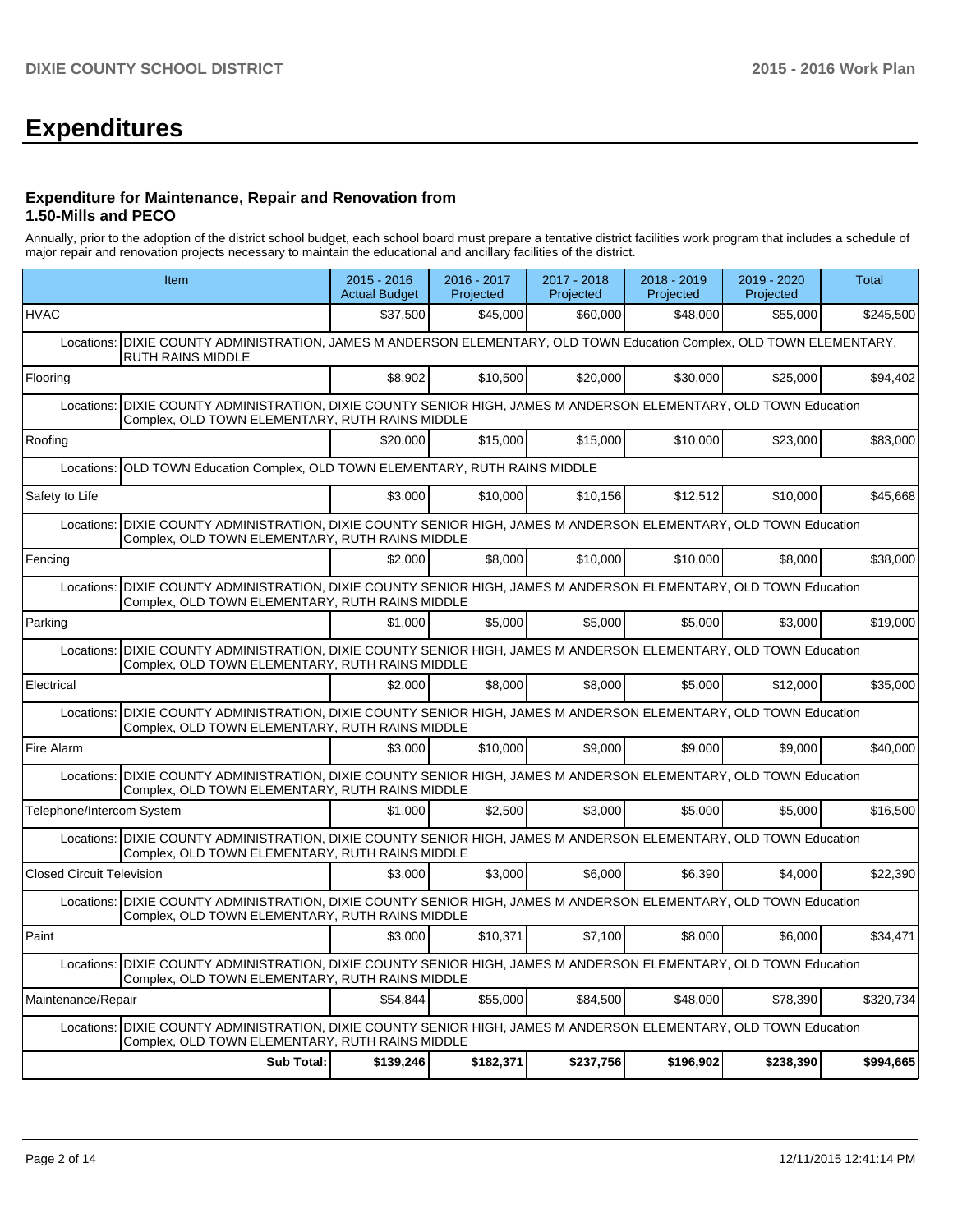| <b>PECO Maintenance Expenditures</b> | \$23,403  | \$32,764  | \$36,417  | \$43,161  | \$46,635  | \$182,380 |
|--------------------------------------|-----------|-----------|-----------|-----------|-----------|-----------|
| I.50 Mill Sub Total: I               | \$123,843 | \$173,607 | \$223.039 | \$153,741 | \$211.755 | \$885,985 |

| Other Items                                                                                                                                                         | $2015 - 2016$<br><b>Actual Budget</b>                                                                                                                               | $2016 - 2017$<br>Projected | 2017 - 2018<br>Projected | 2018 - 2019<br>Projected | 2019 - 2020<br>Projected | Total       |  |  |  |
|---------------------------------------------------------------------------------------------------------------------------------------------------------------------|---------------------------------------------------------------------------------------------------------------------------------------------------------------------|----------------------------|--------------------------|--------------------------|--------------------------|-------------|--|--|--|
| Energy Management                                                                                                                                                   | \$4,000                                                                                                                                                             | \$6,000                    | \$6,500                  | \$0                      | \$6,000                  | \$22,500    |  |  |  |
|                                                                                                                                                                     | Locations DIXIE COUNTY ADMINISTRATION, DIXIE COUNTY SENIOR HIGH, JAMES M ANDERSON ELEMENTARY, OLD TOWN Education<br>Complex, OLD TOWN ELEMENTARY, RUTH RAINS MIDDLE |                            |                          |                          |                          |             |  |  |  |
| Egress & Doors                                                                                                                                                      | \$1,000                                                                                                                                                             | \$1,000                    | \$5,000                  | \$0                      | \$5,000                  | \$12,000    |  |  |  |
| Locations DIXIE COUNTY ADMINISTRATION, DIXIE COUNTY SENIOR HIGH, JAMES M ANDERSON ELEMENTARY, OLD TOWN Education<br>Complex, OLD TOWN ELEMENTARY, RUTH RAINS MIDDLE |                                                                                                                                                                     |                            |                          |                          |                          |             |  |  |  |
| <b>Site Safety</b>                                                                                                                                                  | \$1,000                                                                                                                                                             | \$10,000                   | \$8,000                  | \$0                      | \$6,000                  | \$25,000    |  |  |  |
| Locations DIXIE COUNTY ADMINISTRATION, DIXIE COUNTY SENIOR HIGH, JAMES M ANDERSON ELEMENTARY, OLD TOWN Education<br>Complex, OLD TOWN ELEMENTARY, RUTH RAINS MIDDLE |                                                                                                                                                                     |                            |                          |                          |                          |             |  |  |  |
| <b>Generator Repairs</b>                                                                                                                                            | \$2.000                                                                                                                                                             | \$7,000                    | \$2,200                  | \$0                      | \$3,000                  | \$14,200    |  |  |  |
| Locations JJAMES M ANDERSON ELEMENTARY, OLD TOWN ELEMENTARY, RUTH RAINS MIDDLE                                                                                      |                                                                                                                                                                     |                            |                          |                          |                          |             |  |  |  |
| Total:                                                                                                                                                              | \$147,246                                                                                                                                                           | \$206,371                  | \$259,456                | \$196,902                | \$258,390                | \$1,068,365 |  |  |  |

# **Local 1.50 Mill Expenditure For Maintenance, Repair and Renovation**

Anticipated expenditures expected from local funding sources over the years covered by the current work plan.

| Item                                                         | 2015 - 2016<br><b>Actual Budget</b> | 2016 - 2017<br>Projected | 2017 - 2018<br>Projected | 2018 - 2019<br>Projected | 2019 - 2020<br>Projected | <b>Total</b> |
|--------------------------------------------------------------|-------------------------------------|--------------------------|--------------------------|--------------------------|--------------------------|--------------|
| Remaining Maint and Repair from 1.5 Mills                    | \$123,843                           | \$173,607                | \$223,039                | \$153,741                | \$211,755                | \$885,985    |
| Maintenance/Repair Salaries                                  | \$0                                 | \$0                      | \$0                      | \$0                      | \$0                      | \$0          |
| School Bus Purchases                                         | \$90,000                            | \$90,000                 | \$60,000                 | \$90,000                 | \$90,000                 | \$420,000    |
| <b>Other Vehicle Purchases</b>                               | \$0                                 | \$40,000                 | \$30,000                 | \$40,000                 | \$10,000                 | \$120,000    |
| Capital Outlay Equipment                                     | \$225,000                           | \$237,000                | \$385,000                | \$0                      | \$200,000                | \$1,047,000  |
| Rent/Lease Payments                                          | \$0                                 | \$0                      | \$0                      | \$0                      | \$0                      | \$0          |
| <b>COP Debt Service</b>                                      | \$0                                 | \$0                      | \$0                      | \$0                      | \$0                      | \$0          |
| Rent/Lease Relocatables                                      | \$0                                 | \$0                      | \$0                      | \$0                      | \$0                      | \$0          |
| <b>Environmental Problems</b>                                | \$0                                 | \$0                      | \$0                      | \$0                      | \$0                      | \$0          |
| s.1011.14 Debt Service                                       | SO <sub>2</sub>                     | \$0                      | \$0                      | \$0                      | \$0                      | \$0          |
| <b>Special Facilities Construction Account</b>               | \$738,700                           | \$377,000                | \$0                      | \$0                      | \$0                      | \$1,115,700  |
| Premiums for Property Casualty Insurance - 1011.71<br>(4a,b) | \$120,000                           | \$120,000                | \$0                      | \$0                      | \$0                      | \$240,000    |
| Qualified School Construction Bonds (QSCB)                   | \$0                                 | \$0                      | \$0                      | \$0                      | \$0                      | \$0          |
| Qualified Zone Academy Bonds (QZAB)                          | SO <sub>2</sub>                     | \$0                      | \$0                      | \$0                      | \$0                      | \$0          |
| Board Room Chiller Encumberance                              | \$68,000                            | \$0                      | \$0                      | \$0                      | \$0                      | \$68,000     |
| District Wide MRR                                            | \$98,000                            | \$58,000                 | \$0                      | \$0                      | \$0                      | \$156,000    |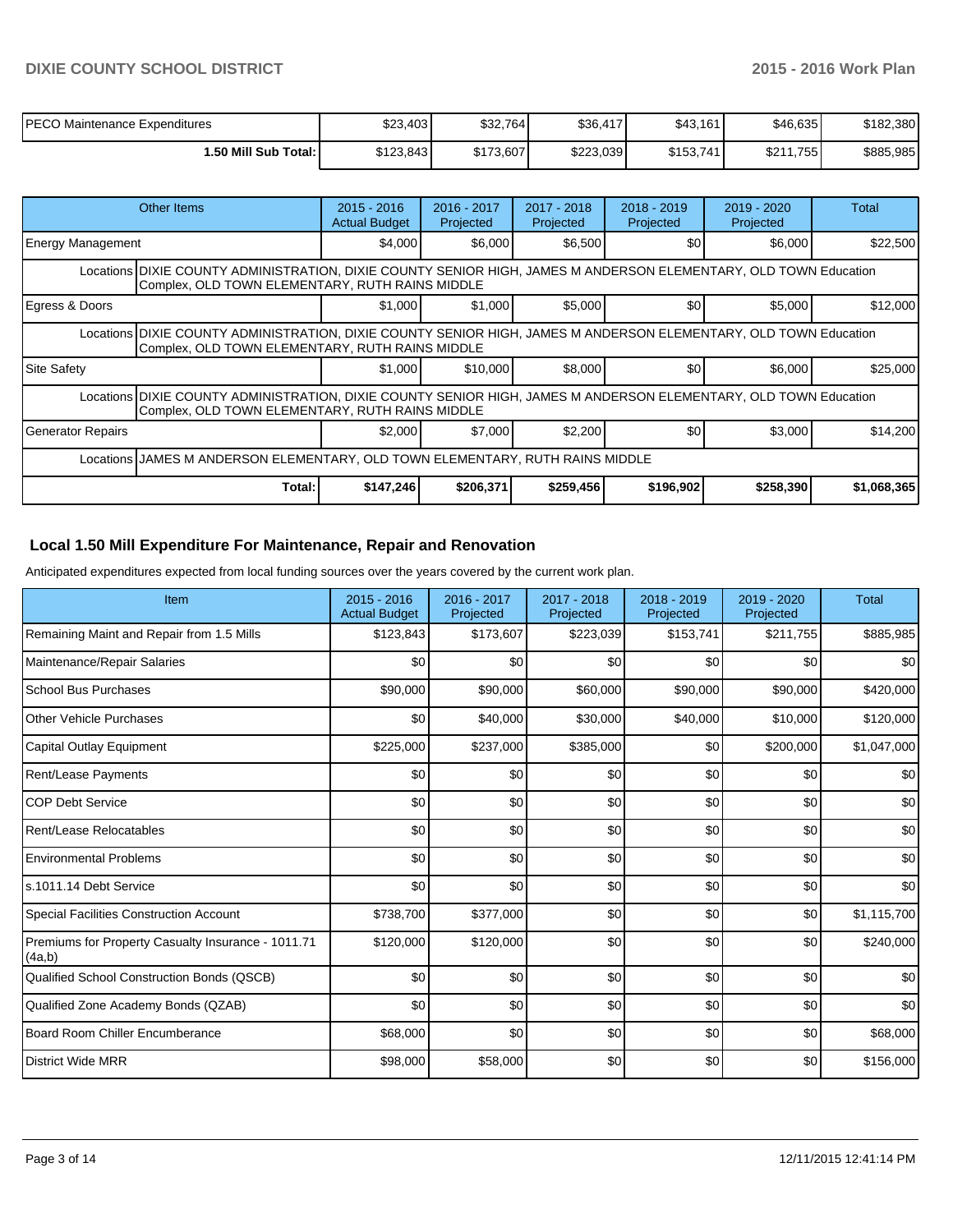| District Wide FFE                  | \$29,000    | \$30,000    | ا30       | \$0       | \$0       | \$59,000         |
|------------------------------------|-------------|-------------|-----------|-----------|-----------|------------------|
| <b>Local Expenditure Totals: I</b> | \$1.492.543 | \$1.125.607 | \$698,039 | \$283,741 | \$511,755 | 1.685<br>\$4,111 |

# **Revenue**

## **1.50 Mill Revenue Source**

Schedule of Estimated Capital Outlay Revenue from each currently approved source which is estimated to be available for expenditures on the projects included in the tentative district facilities work program. All amounts are NET after considering carryover balances, interest earned, new COP's, 1011.14 and 1011.15 loans, etc. Districts cannot use 1.5-Mill funds for salaries except for those explicitly associated with maintenance/repair projects. (1011.71 (5), F.S.)

| <b>Item</b>                                                                         | Fund | $2015 - 2016$<br><b>Actual Value</b> | $2016 - 2017$<br>Projected | 2017 - 2018<br>Projected | $2018 - 2019$<br>Projected | $2019 - 2020$<br>Projected | Total            |
|-------------------------------------------------------------------------------------|------|--------------------------------------|----------------------------|--------------------------|----------------------------|----------------------------|------------------|
| $(1)$ Non-exempt property<br>lassessed valuation                                    |      | \$539,531,839                        | \$565,910,963              | \$596,928,414            | \$628,748,059              | \$660,449,976              | \$2,991,569,251  |
| (2) The Millege projected for<br>discretionary capital outlay per<br>ls.1011.71     |      | 1.50                                 | 1.50 l                     | 1.50                     | 1.50                       | 1.50                       |                  |
| $(3)$ Full value of the 1.50-Mill<br>discretionary capital outlay per<br>ls.1011.71 |      | \$906,413                            | \$950,730                  | \$1,002,840              | \$1,056,297                | \$1,109,556                | \$5,025,836      |
| $(4)$ Value of the portion of the 1.50<br>-Mill ACTUALLY levied                     | 370  | \$906,413                            | \$950.730                  | \$1,002,840              | \$1,056,297                | \$1,109,556                | \$5,025,836      |
| $(5)$ Difference of lines (3) and (4)                                               |      | \$0                                  | \$0                        | \$0                      | \$0                        | \$0                        | \$0 <sub>1</sub> |

# **PECO Revenue Source**

The figure in the row designated "PECO Maintenance" will be subtracted from funds available for new construction because PECO maintenance dollars cannot be used for new construction.

| <b>Item</b>                           | Fund | $2015 - 2016$<br><b>Actual Budget</b> | 2016 - 2017<br>Projected | 2017 - 2018<br>Projected | $2018 - 2019$<br>Projected | $2019 - 2020$<br>Projected | Total     |
|---------------------------------------|------|---------------------------------------|--------------------------|--------------------------|----------------------------|----------------------------|-----------|
| <b>PECO New Construction</b>          | 340  | \$O I                                 | \$0                      | \$0                      | \$0                        | \$0                        | \$0       |
| <b>IPECO Maintenance Expenditures</b> |      | \$23.403                              | \$32.764                 | \$36,417                 | \$43.161                   | \$46,635                   | \$182,380 |
|                                       |      | \$23,403                              | \$32.764                 | \$36,417                 | \$43.161                   | \$46,635                   | \$182,380 |

# **CO & DS Revenue Source**

Revenue from Capital Outlay and Debt Service funds.

| <b>Item</b>                                        | Fund | $2015 - 2016$<br><b>Actual Budget</b> | 2016 - 2017<br>Projected | 2017 - 2018<br>Projected | $2018 - 2019$<br>Projected | $2019 - 2020$<br>Projected | Total     |
|----------------------------------------------------|------|---------------------------------------|--------------------------|--------------------------|----------------------------|----------------------------|-----------|
| ICO & DS Cash Flow-through<br><b>I</b> Distributed | 360  | \$19.621                              | \$19.621                 | \$19.621                 | \$19,621                   | \$19,621                   | \$98,105  |
| ICO & DS Interest on<br>Undistributed CO           | 360  | \$578                                 | \$578                    | \$578                    | \$578                      | \$578                      | \$2,890   |
|                                                    |      | \$20,199                              | \$20,199                 | \$20,199                 | \$20,199                   | \$20,199                   | \$100,995 |

### **Fair Share Revenue Source**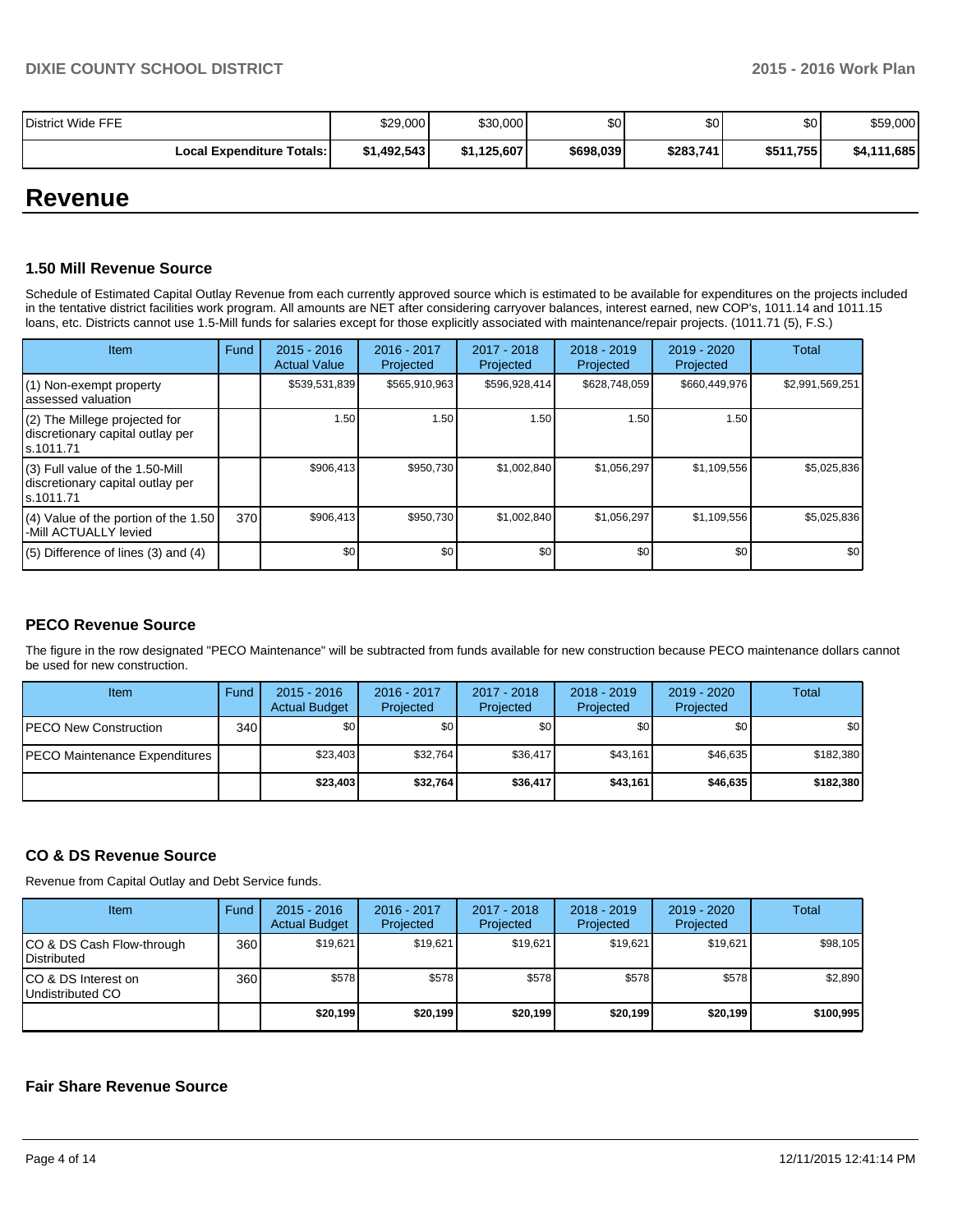All legally binding commitments for proportionate fair-share mitigation for impacts on public school facilities must be included in the 5-year district work program.

Nothing reported for this section.

# **Sales Surtax Referendum**

Specific information about any referendum for a 1-cent or ½-cent surtax referendum during the previous year.

No **Did the school district hold a surtax referendum during the past fiscal year 2014 - 2015?**

#### **Additional Revenue Source**

Any additional revenue sources

| Item                                                                                                   | 2015 - 2016<br><b>Actual Value</b> | 2016 - 2017<br>Projected | 2017 - 2018<br>Projected | 2018 - 2019<br>Projected | 2019 - 2020<br>Projected | <b>Total</b> |
|--------------------------------------------------------------------------------------------------------|------------------------------------|--------------------------|--------------------------|--------------------------|--------------------------|--------------|
| Proceeds from a s.1011.14/15 F.S. Loans                                                                | \$0                                | \$0                      | \$0                      | \$0                      | \$0                      | \$0          |
| District Bonds - Voted local bond<br>referendum proceeds per s.9, Art VII<br><b>State Constitution</b> | \$0                                | \$0                      | \$0                      | \$0                      | \$0                      | \$0          |
| Proceeds from Special Act Bonds                                                                        | \$0                                | \$0                      | \$0                      | \$0                      | \$0                      | \$0          |
| Estimated Revenue from CO & DS Bond<br>Sale                                                            | \$16,678                           | \$16,678                 | \$0                      | \$0                      | \$0                      | \$33,356     |
| Proceeds from Voted Capital<br>Improvements millage                                                    | \$0                                | \$0                      | \$0                      | \$0                      | \$0                      | \$0          |
| Other Revenue for Other Capital Projects                                                               | \$0                                | \$0                      | \$0                      | \$0                      | \$0                      | \$0          |
| Proceeds from 1/2 cent sales surtax<br>authorized by school board                                      | \$0                                | \$0                      | \$0                      | \$0                      | \$0                      | \$0          |
| Proceeds from local governmental<br>infrastructure sales surtax                                        | \$0                                | \$0                      | \$0                      | \$0                      | \$0                      | \$0          |
| Proceeds from Certificates of<br>Participation (COP's) Sale                                            | \$0                                | \$0                      | \$0                      | \$0                      | \$0                      | \$0          |
| Classrooms First Bond proceeds amount<br>authorized in FY 1997-98                                      | \$0                                | \$0                      | \$0                      | \$0                      | \$0                      | \$0          |
| <b>Classrooms for Kids</b>                                                                             | \$0                                | \$0                      | \$0                      | \$0                      | \$0                      | \$0          |
| <b>District Equity Recognition</b>                                                                     | \$0                                | \$0                      | \$0                      | \$0                      | \$0                      | \$0          |
| <b>Federal Grants</b>                                                                                  | \$0                                | \$0                      | \$0                      | \$0                      | \$0                      | \$0          |
| Proportionate share mitigation (actual<br>cash revenue only, not in kind donations)                    | \$0                                | \$0                      | \$0                      | \$0                      | \$0                      | \$0          |
| Impact fees received                                                                                   | \$0                                | \$0                      | \$0                      | \$0                      | \$0                      | \$0          |
| Private donations                                                                                      | \$0                                | \$0                      | \$0                      | \$0                      | \$0                      | \$0          |
| Grants from local governments or not-for-<br>profit organizations                                      | \$0                                | \$0                      | \$0                      | \$0                      | \$0                      | \$0          |
| Interest, Including Profit On Investment                                                               | \$0                                | \$0                      | \$0                      | \$0                      | \$0                      | \$0          |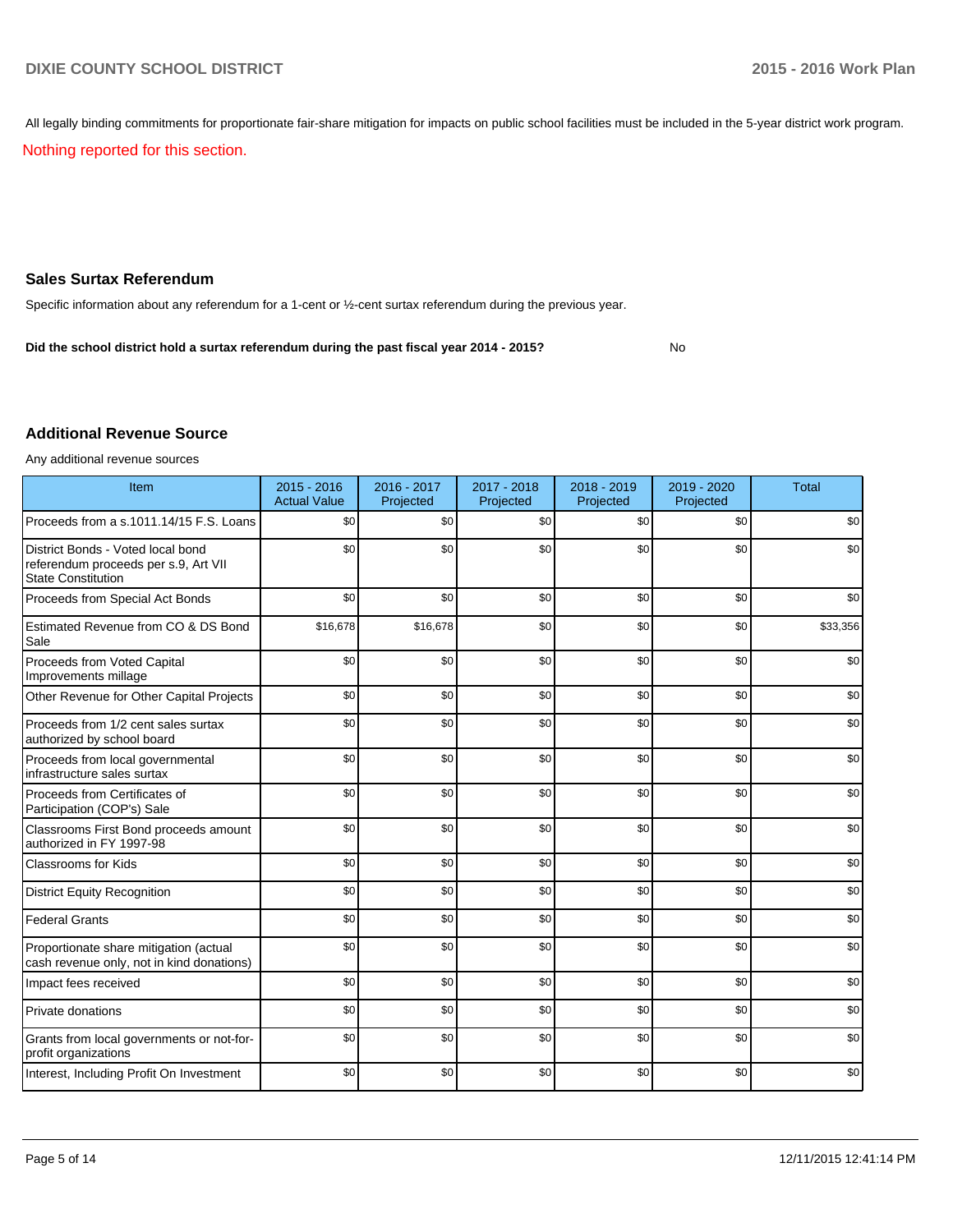# **DIXIE COUNTY SCHOOL DISTRICT 2015 - 2016 Work Plan**

| Revenue from Bonds pledging proceeds<br>Ifrom 1 cent or 1/2 cent Sales Surtax                                 | \$0          | \$0          | \$0         | \$0              | \$0           | \$0           |
|---------------------------------------------------------------------------------------------------------------|--------------|--------------|-------------|------------------|---------------|---------------|
| Total Fund Balance Carried Forward                                                                            | \$949,253    | \$588,000    | \$551,000   | \$450,000        | \$602,000     | \$3,140,253   |
| General Capital Outlay Obligated Fund<br>Balance Carried Forward From Total<br>l Fund Balance Carried Forward | (\$400,000)  | (\$432,720)  | (\$876,000) | (\$602,000)      | (\$1,020,000) | (\$3,330,720) |
| Special Facilities Construction Account                                                                       | \$13,700,000 | \$13,700,000 | \$0         | \$0              | \$0           | \$27,400,000  |
| IOne Cent - 1/2 Cent Sales Surtax Debt<br>Service From Total Fund Balance Carried<br><b>IForward</b>          | \$0          | \$0          | \$0         | \$0 <sub>1</sub> | \$0           | \$0           |
| Capital Outlay Projects Funds Balance<br>l Carried Forward From Total Fund<br>Balance Carried Forward         | \$0          | \$0          | \$0         | \$0              | \$0           | \$0           |
| <b>Subtotal</b>                                                                                               | \$14,265,931 | \$13,871,958 | (\$325,000) | (\$152,000)      | (\$418,000)   | \$27,242,889  |

# **Total Revenue Summary**

| <b>Item Name</b>                                           | $2015 - 2016$<br><b>Budget</b> | $2016 - 2017$<br>Projected | 2017 - 2018<br>Projected | $2018 - 2019$<br>Projected | $2019 - 2020$<br>Projected | <b>Five Year Total</b> |
|------------------------------------------------------------|--------------------------------|----------------------------|--------------------------|----------------------------|----------------------------|------------------------|
| Local 1.5 Mill Discretionary Capital Outlay<br>Revenue     | \$906.413                      | \$950.730                  | \$1.002.840              | \$1.056.297                | \$1,109,556                | \$5,025,836            |
| PECO and 1.5 Mill Maint and Other 1.5<br>Mill Expenditures | (\$1,492,543)                  | (\$1,125,607)              | (\$698,039)              | (S283.741)                 | (\$511,755)                | (\$4,111,685)          |
| IPECO Maintenance Revenue                                  | \$23,403                       | \$32,764                   | \$36,417                 | \$43.161                   | \$46,635                   | \$182,380              |
| <b>Available 1.50 Mill for New</b><br><b>Construction</b>  | $($ \$586,130)                 | (\$174, 877)               | \$304.801                | \$772,556                  | \$597.801                  | \$914,151              |

| <b>Item Name</b>                      | $2015 - 2016$<br><b>Budget</b> | 2016 - 2017<br>Projected | 2017 - 2018<br>Projected | $2018 - 2019$<br>Projected | 2019 - 2020<br>Projected | <b>Five Year Total</b> |
|---------------------------------------|--------------------------------|--------------------------|--------------------------|----------------------------|--------------------------|------------------------|
| ICO & DS Revenue                      | \$20,199                       | \$20,199                 | \$20,199                 | \$20,199                   | \$20,199                 | \$100,995              |
| <b>IPECO New Construction Revenue</b> | \$0                            | \$0                      | \$0                      | \$0                        | \$0                      | \$0                    |
| Other/Additional Revenue              | \$14,265,931                   | \$13,871,958             | (\$325,000)              | (S152,000)                 | (\$418,000)              | \$27,242,889           |
| <b>Total Additional Revenuel</b>      | \$14,286,130                   | \$13,892,157             | ( \$304, 801)            | $($ \$131,801)             | (\$397,801)              | \$27,343,884           |
| <b>Total Available Revenue</b>        | \$13,700,000                   | \$13,717,280             | \$0                      | \$640.755                  | \$200,000                | \$28,258,035           |

# **Project Schedules**

# **Capacity Project Schedules**

A schedule of capital outlay projects necessary to ensure the availability of satisfactory classrooms for the projected student enrollment in K-12 programs.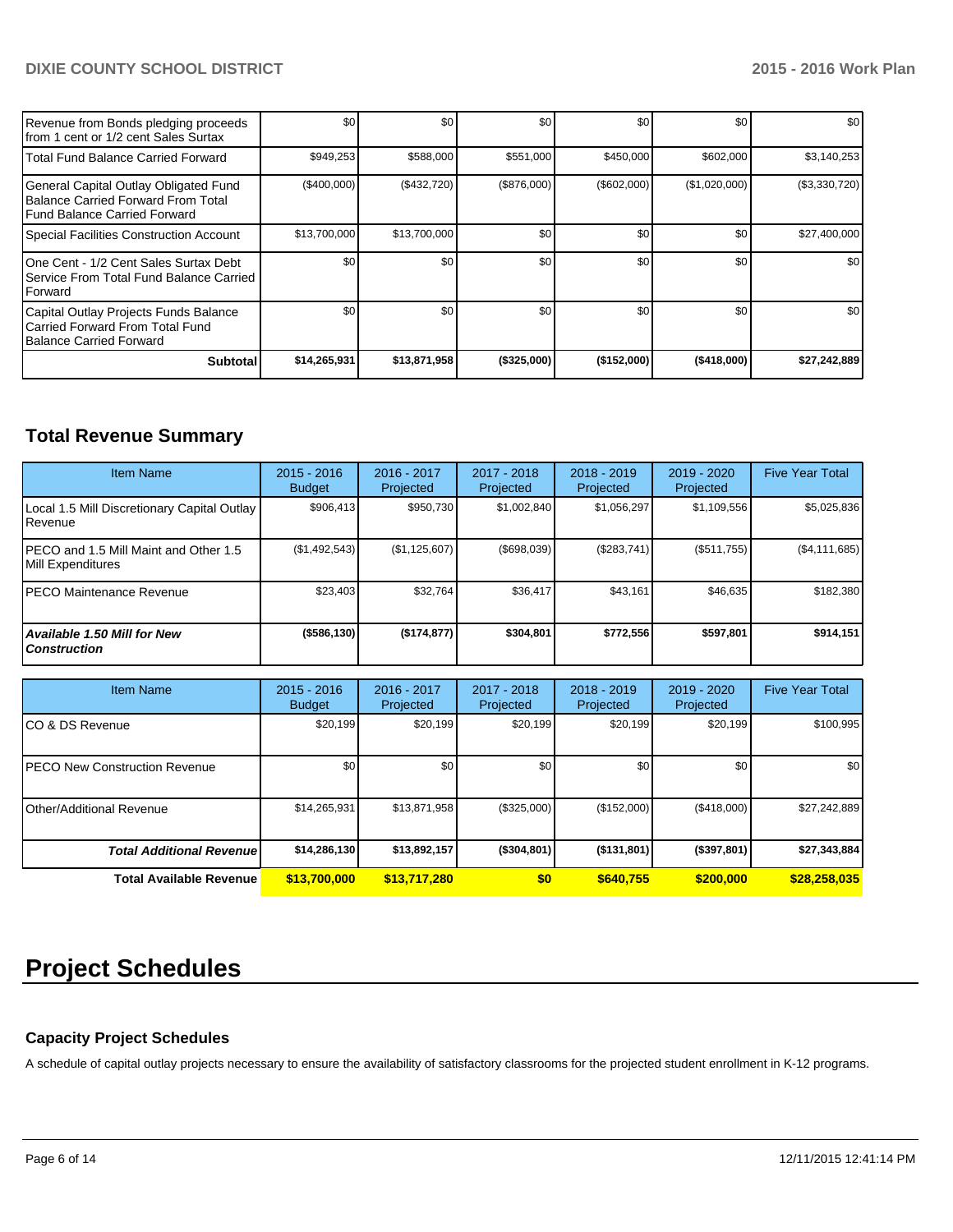Nothing reported for this section.

| <b>Planned Cost:</b>     |  |  |  |
|--------------------------|--|--|--|
| <b>Student Stations:</b> |  |  |  |
| <b>Total Classrooms:</b> |  |  |  |
| Gross Sq Ft:             |  |  |  |

### **Other Project Schedules**

Major renovations, remodeling, and additions of capital outlay projects that do not add capacity to schools.

| <b>Project Description</b>                     | Location                                   | $2015 - 2016$<br>Actual Budget | 2016 - 2017<br>Projected | 2017 - 2018<br>Projected | 2018 - 2019<br>Projected | 2019 - 2020<br>Projected | Total         | Funded |
|------------------------------------------------|--------------------------------------------|--------------------------------|--------------------------|--------------------------|--------------------------|--------------------------|---------------|--------|
| Move to New School and<br>convert to other use | <b>IDIXIE COUNTY SENIOR</b><br><b>HIGH</b> | \$0 <sub>1</sub>               | \$0 I                    | \$0l                     | \$640.755                | \$200,000                | \$840,755 Yes |        |
|                                                |                                            | \$0 I                          | \$O I                    | \$0 I                    | \$640,755                | \$200,000                | \$840,755     |        |

# **Additional Project Schedules**

Any projects that are not identified in the last approved educational plant survey.

| <b>Project Description</b>                                | Location                  | <b>Num</b> | $2015 - 2016$<br>Classroom   Actual Budget | $2016 - 2017$<br>Projected | $2017 - 2018$<br>Projected | $2018 - 2019$<br>Projected | 2019 - 2020<br>Projected | Total            | Funded |
|-----------------------------------------------------------|---------------------------|------------|--------------------------------------------|----------------------------|----------------------------|----------------------------|--------------------------|------------------|--------|
| Construction of Dixie<br>County new Middle<br>High School | Location not<br>specified | 421        | \$13,700,000                               | \$13.717.280               | \$0                        | \$0                        | \$0 I                    | \$27,417,280 Yes |        |
|                                                           |                           | 421        | \$13,700,000                               | \$13,717,280               | <b>\$01</b>                | \$0                        | ا 30                     | \$27,417,280     |        |

#### **Non Funded Growth Management Project Schedules**

Schedule indicating which projects, due to planned development, that CANNOT be funded from current revenues projected over the next five years.

Nothing reported for this section.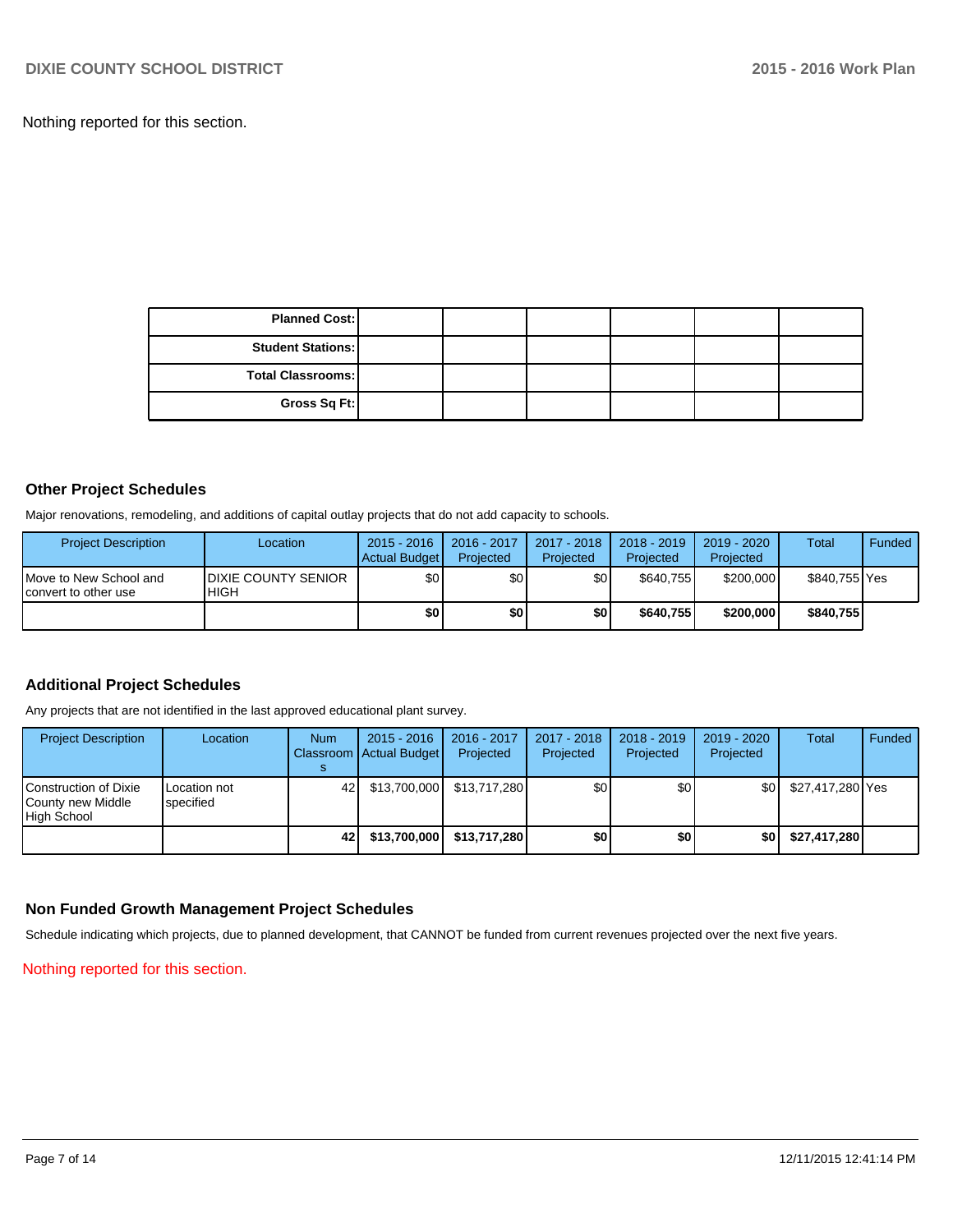# **Tracking**

# **Capacity Tracking**

| Location                                | $2015 -$<br>2016 Satis.<br>Stu. Sta. | Actual<br>$2015 -$<br><b>2016 FISH</b><br>Capacity | Actual<br>$2014 -$<br>2015<br><b>COFTE</b> | # Class<br><b>Rooms</b> | Actual<br>Average<br>$2015 -$<br>2016 Class<br><b>Size</b> | Actual<br>$2015 -$<br>2016<br><b>Utilization</b> | <b>New</b><br>Stu.<br><b>Capacity</b> | <b>New</b><br>Rooms to<br>be<br>Added/Re<br>moved | Projected<br>$2019 -$<br>2020<br><b>COFTE</b> | Projected<br>$2019 -$<br>2020<br>Utilization | Projected<br>$2019 -$<br><b>2020 Class</b><br><b>Size</b> |
|-----------------------------------------|--------------------------------------|----------------------------------------------------|--------------------------------------------|-------------------------|------------------------------------------------------------|--------------------------------------------------|---------------------------------------|---------------------------------------------------|-----------------------------------------------|----------------------------------------------|-----------------------------------------------------------|
| <b>IDIXIE COUNTY SENIOR</b><br>Ініgн    | 537                                  | 436                                                | 466                                        | 22                      | 21                                                         | 107.00 %                                         |                                       |                                                   | 500                                           | 115.00 %                                     | 23                                                        |
| <b>IOLD TOWN Education</b><br>Complex   | 25                                   | 25                                                 | 17                                         |                         | 17                                                         | 68.00 %                                          |                                       |                                                   | 17                                            | 68.00 %                                      | 17                                                        |
| <b>IJAMES M ANDERSON</b><br>IELEMENTARY | 760                                  | 760                                                | 473                                        | 40                      | 12                                                         | 62.00 %                                          |                                       |                                                   | $\Omega$                                      | 0.00 %                                       | $\Omega$                                                  |
| IRUTH RAINS MIDDLE                      | 642                                  | 577                                                | 403                                        | 29                      | 14                                                         | 70.00 %                                          |                                       |                                                   | 722                                           | 125.00 %                                     | 25                                                        |
| IOLD TOWN<br>IELEMENTARY                | 662                                  | 662                                                | 504                                        | 35 <sup>1</sup>         | 14                                                         | 76.00 %                                          |                                       |                                                   | 621                                           | 94.00 %                                      | 18                                                        |
|                                         | 2,626                                | 2,460                                              | 1,862                                      | 127                     | 15 <sup>1</sup>                                            | 75.70 %                                          | $\Omega$                              | 0                                                 | 1,860                                         | 75.61 %                                      | 15                                                        |

The COFTE Projected Total (1,860) for 2019 - 2020 must match the Official Forecasted COFTE Total (1,860 ) for 2019 - 2020 before this section can be completed. In the event that the COFTE Projected Total does not match the Official forecasted COFTE, then the Balanced Projected COFTE Table should be used to balance COFTE.

| Projected COFTE for 2019 - 2020 |       |  |       |  |  |
|---------------------------------|-------|--|-------|--|--|
| Elementary (PK-3)               | 627   |  |       |  |  |
| Middle (4-8)                    | 741   |  | Eleme |  |  |
| High (9-12)                     | 492   |  | Middl |  |  |
|                                 | 1,860 |  |       |  |  |
|                                 |       |  | High  |  |  |

| <b>Grade Level Type</b> | <b>Balanced Projected</b><br>COFTE for 2019 - 2020 |
|-------------------------|----------------------------------------------------|
| Elementary (PK-3)       |                                                    |
| Middle (4-8)            |                                                    |
| High (9-12)             |                                                    |
|                         | 1,860                                              |

# **Relocatable Replacement**

Number of relocatable classrooms clearly identified and scheduled for replacement in the school board adopted financially feasible 5-year district work program.

| _ocation                          | $2015 -$<br>2016 | $-2017$<br>$2016 -$ | $-2018$<br>2017 | $2018 - 2019$ | 2020<br>2019 | Year 5 Total |
|-----------------------------------|------------------|---------------------|-----------------|---------------|--------------|--------------|
| Total Relocatable Replacements: I | ŋ                |                     |                 |               |              |              |

# **Charter Schools Tracking**

Information regarding the use of charter schools.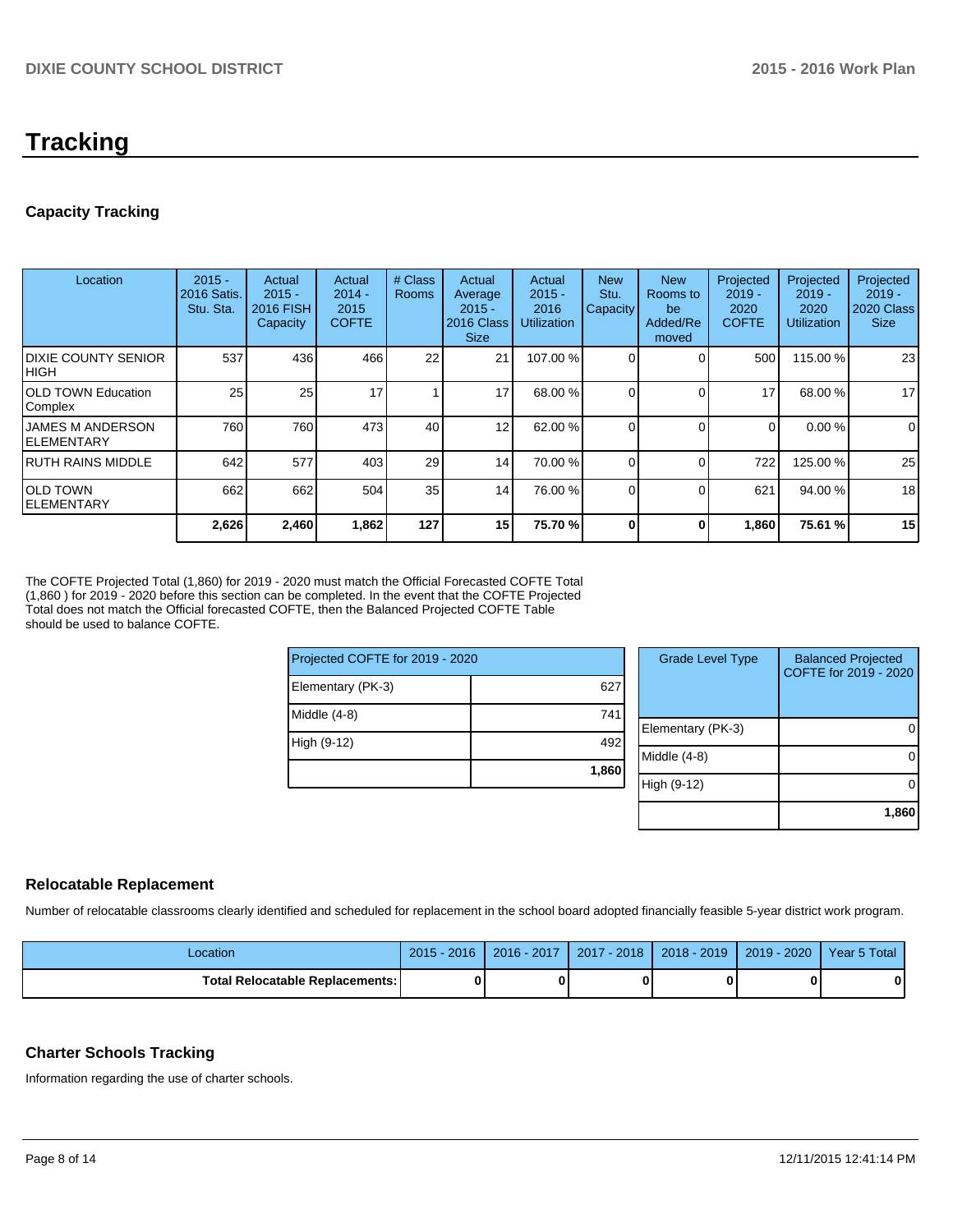| Location-Type | # Relocatable<br>units or<br>permanent<br><b>classrooms</b> | Owner             | Year Started or<br>Scheduled | Student<br><b>Stations</b> | <b>Students</b><br>Enrolled | Years in<br>Contract | <b>Total Charter</b><br><b>Students</b><br>projected for<br>2019 - 2020 |
|---------------|-------------------------------------------------------------|-------------------|------------------------------|----------------------------|-----------------------------|----------------------|-------------------------------------------------------------------------|
| Cross City-KG |                                                             | 3 <b>IPRIVATE</b> | 2011                         | 38 <sup>1</sup>            | 18 <sub>1</sub>             | 5                    | 38                                                                      |
|               |                                                             |                   |                              | 38                         | 18                          |                      | 38                                                                      |

# **Special Purpose Classrooms Tracking**

The number of classrooms that will be used for certain special purposes in the current year, by facility and type of classroom, that the district will, 1), not use for educational purposes, and 2), the co-teaching classrooms that are not open plan classrooms and will be used for educational purposes.

| School                                 | <b>School Type</b> | # of Elementary<br>K-3 Classrooms    | # of Middle 4-8<br><b>Classrooms</b> | # of High $9-12$<br><b>Classrooms</b> | # of $ESE$<br><b>Classrooms</b> | # of Combo<br><b>Classrooms</b> | Total<br><b>Classrooms</b> |
|----------------------------------------|--------------------|--------------------------------------|--------------------------------------|---------------------------------------|---------------------------------|---------------------------------|----------------------------|
| <b>Total Educational Classrooms: I</b> |                    |                                      |                                      |                                       |                                 |                                 |                            |
| School                                 | <b>School Type</b> | # of Elementary<br>LK-3 Classrooms I | # of Middle 4-8<br><b>Classrooms</b> | # of High $9-12$<br><b>Classrooms</b> | # of $ESE$<br><b>Classrooms</b> | # of Combo<br>Classrooms        | Total<br>Classrooms        |
| Total Co-Teaching Classrooms:          |                    |                                      |                                      |                                       |                                 |                                 |                            |

## **Infrastructure Tracking**

**Necessary offsite infrastructure requirements resulting from expansions or new schools. This section should include infrastructure information related to capacity project schedules and other project schedules (Section 4).**

Off Site Sewer Ssrvice for New Dixie Middle/High School

**Proposed location of planned facilities, whether those locations are consistent with the comprehensive plans of all affected local governments, and recommendations for infrastructure and other improvements to land adjacent to existing facilities. Provisions of 1013.33(12), (13) and (14) and 1013.36 must be addressed for new facilities planned within the 1st three years of the plan (Section 5).**

Not Specified

**Consistent with Comp Plan?** No

#### **Net New Classrooms**

The number of classrooms, by grade level and type of construction, that were added during the last fiscal year.

| List the net new classrooms added in the 2014 - 2015 fiscal year.                                                                                       |                                                                        |                            | Llist the net new classrooms to be added in the 2015 - 2016 fiscal<br>Ivear. |                        |                              |                                   |                                |                        |
|---------------------------------------------------------------------------------------------------------------------------------------------------------|------------------------------------------------------------------------|----------------------------|------------------------------------------------------------------------------|------------------------|------------------------------|-----------------------------------|--------------------------------|------------------------|
| "Classrooms" is defined as capacity carrying classrooms that are added to increase<br>capacity to enable the district to meet the Class Size Amendment. | Totals for fiscal year 2015 - 2016 should match totals in Section 15A. |                            |                                                                              |                        |                              |                                   |                                |                        |
| Location                                                                                                                                                | $2014 - 2015$ #<br>Permanent                                           | $2014 - 2015$ #<br>Modular | $2014 - 2015$ #<br>Relocatable                                               | $2014 - 2015$<br>Total | $2015 - 2016$ #<br>Permanent | $2015 - 2016$ #<br><b>Modular</b> | $2015 - 2016$ #<br>Relocatable | $2015 - 2016$<br>Total |
| Elementary (PK-3)                                                                                                                                       |                                                                        |                            |                                                                              |                        |                              |                                   |                                | $\Omega$               |
| Middle (4-8)                                                                                                                                            |                                                                        |                            |                                                                              |                        |                              |                                   |                                | 0                      |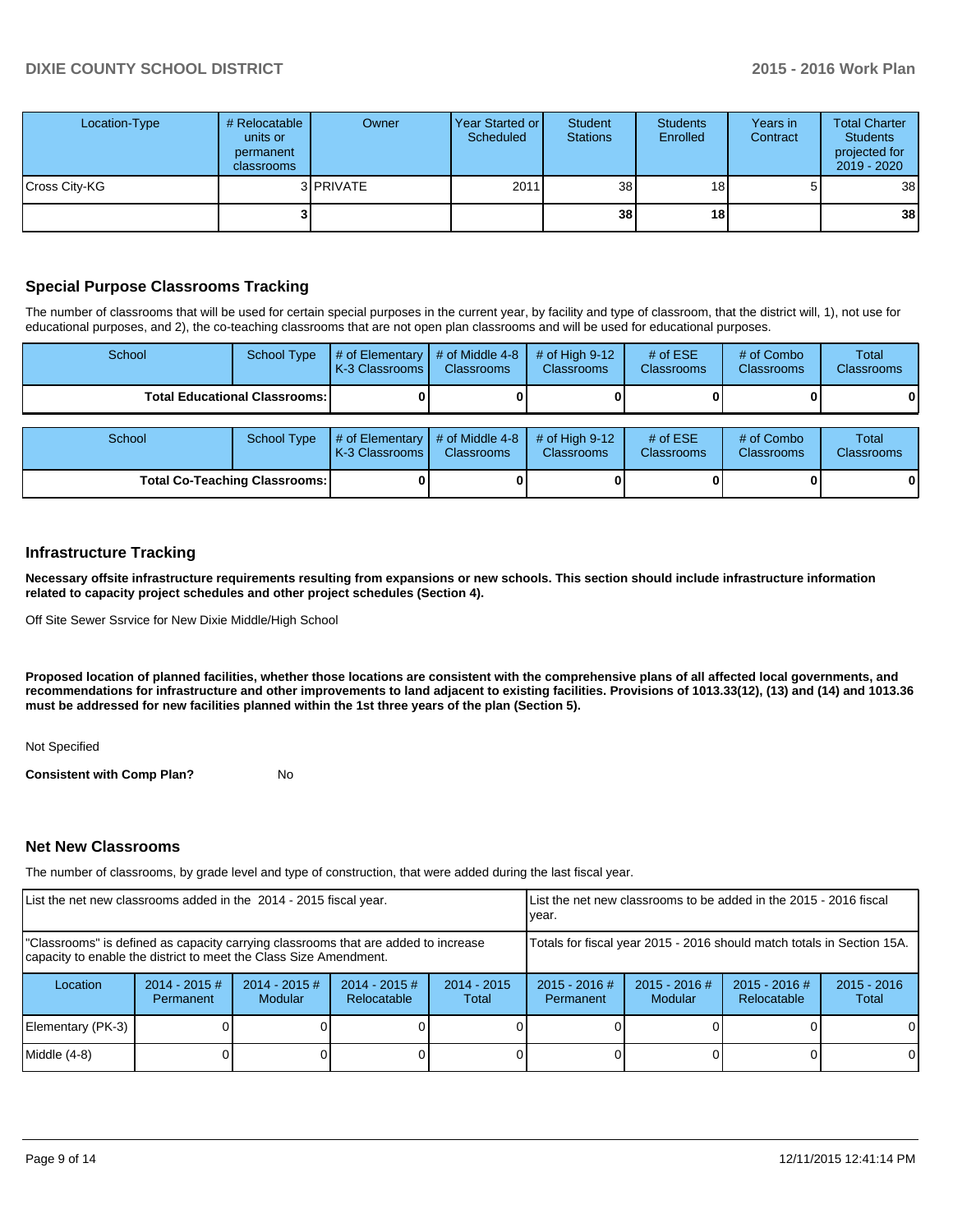| High (9-12) |  |  |  |  |
|-------------|--|--|--|--|
|             |  |  |  |  |

## **Relocatable Student Stations**

Number of students that will be educated in relocatable units, by school, in the current year, and the projected number of students for each of the years in the workplan.

| <b>Site</b>                  | $2015 - 2016$ | 2016 - 2017 | 2017 - 2018 | $2018 - 2019$ | 2019 - 2020 | 5 Year Average |
|------------------------------|---------------|-------------|-------------|---------------|-------------|----------------|
| IDIXIE COUNTY SENIOR HIGH    |               |             |             |               |             | 0              |
| OLD TOWN Education Complex   |               |             |             |               |             | $\Omega$       |
| IJAMES M ANDERSON ELEMENTARY |               |             |             |               |             | 0              |
| IRUTH RAINS MIDDLE           |               |             |             |               |             | $\Omega$       |
| <b>IOLD TOWN ELEMENTARY</b>  |               |             |             |               |             | $\Omega$       |

| Totals for DIXIE COUNTY SCHOOL DISTRICT           |       |       |       |       |       |       |
|---------------------------------------------------|-------|-------|-------|-------|-------|-------|
| Total students in relocatables by year.           |       |       |       |       |       | 0     |
| Total number of COFTE students projected by year. | 1,889 | 1.881 | 1,866 | 1,876 | 1.860 | 1.874 |
| Percent in relocatables by year.                  | 0%    | 0%    | 0%    | 0 % I | 0%    | 0%    |

#### **Leased Facilities Tracking**

Exising leased facilities and plans for the acquisition of leased facilities, including the number of classrooms and student stations, as reported in the educational plant survey, that are planned in that location at the end of the five year workplan.

| Location                          | # of Leased<br>Classrooms 2015 -<br>2016 | <b>FISH Student</b><br><b>Stations</b> | Owner | # of Leased<br>Classrooms 2019 -<br>2020 | <b>FISH Student</b><br><b>Stations</b> |
|-----------------------------------|------------------------------------------|----------------------------------------|-------|------------------------------------------|----------------------------------------|
| IDIXIE COUNTY SENIOR HIGH         |                                          |                                        |       |                                          | ΩI                                     |
| <b>OLD TOWN Education Complex</b> |                                          |                                        |       |                                          | $\Omega$                               |
| IJAMES M ANDERSON ELEMENTARY      |                                          |                                        |       |                                          | ΩI                                     |
| IRUTH RAINS MIDDLE                |                                          |                                        |       |                                          | ΩI                                     |
| <b>IOLD TOWN ELEMENTARY</b>       |                                          |                                        |       |                                          |                                        |
|                                   |                                          |                                        |       |                                          | 0                                      |

## **Failed Standard Relocatable Tracking**

Relocatable units currently reported by school, from FISH, and the number of relocatable units identified as 'Failed Standards'.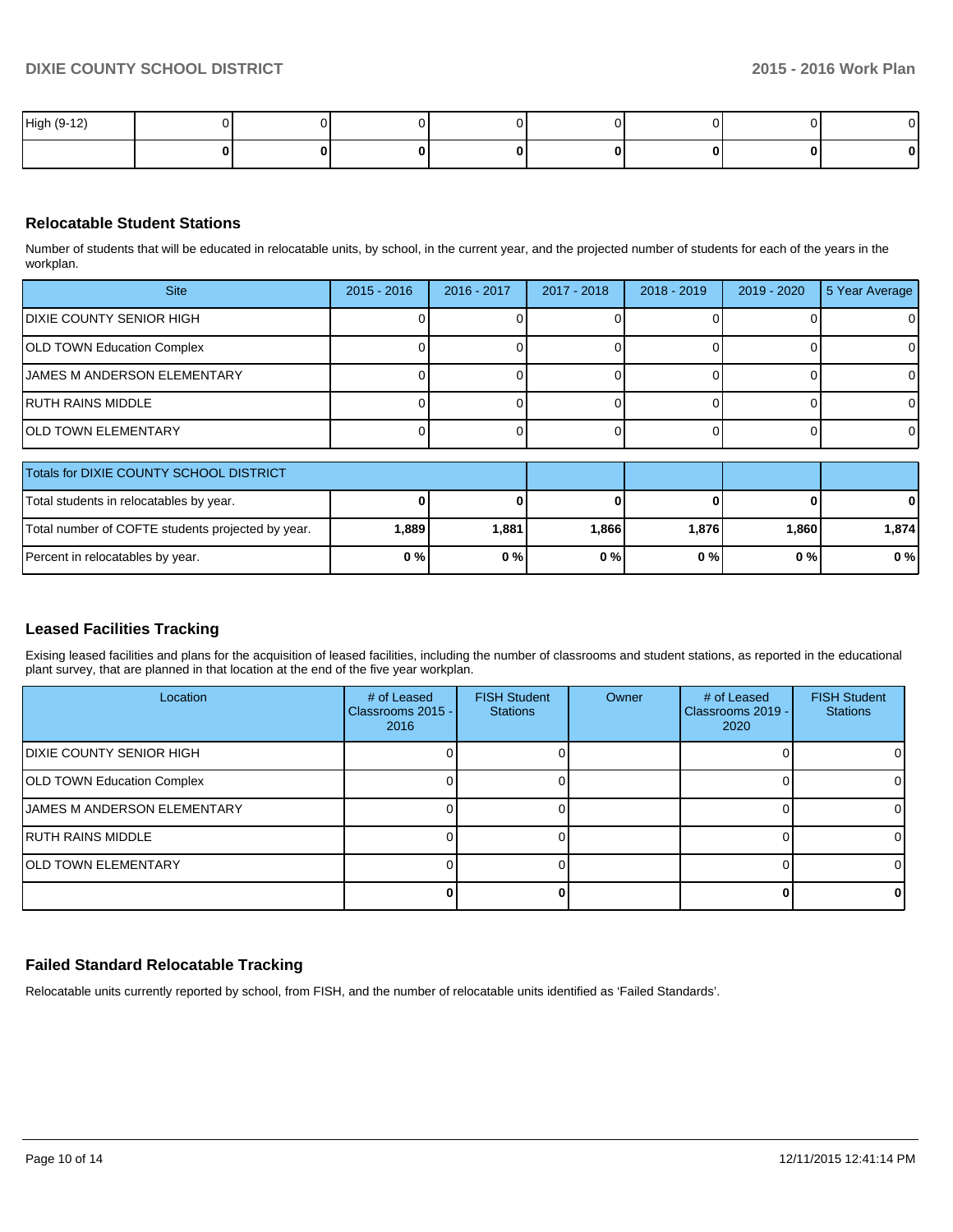Nothing reported for this section.

# **Planning**

#### **Class Size Reduction Planning**

**Plans approved by the school board that reduce the need for permanent student stations such as acceptable school capacity levels, redistricting, busing, year-round schools, charter schools, magnet schools, public-private partnerships, multitrack scheduling, grade level organization, block scheduling, or other alternatives.**

The District has sufficient permanent stations to meet its needs through 2014. The only district need is to replace the current High School and Middle School with a combined Middle/High School, which have significant safety issues. Some of which cannot be corrected and the balance are not economically feasable to correct.

## **School Closure Planning**

**Plans for the closure of any school, including plans for disposition of the facility or usage of facility space, and anticipated revenues.**

After Construction of the New Dixie County Middle High School, The current Dixie High School and Ruth Raines Middle School will be converted to other local use except for the Athletic Facilities. The Current Ruth Rains Middle School will become an Elementary School, The Current Anderson Elementary will be converted to District Administration and PK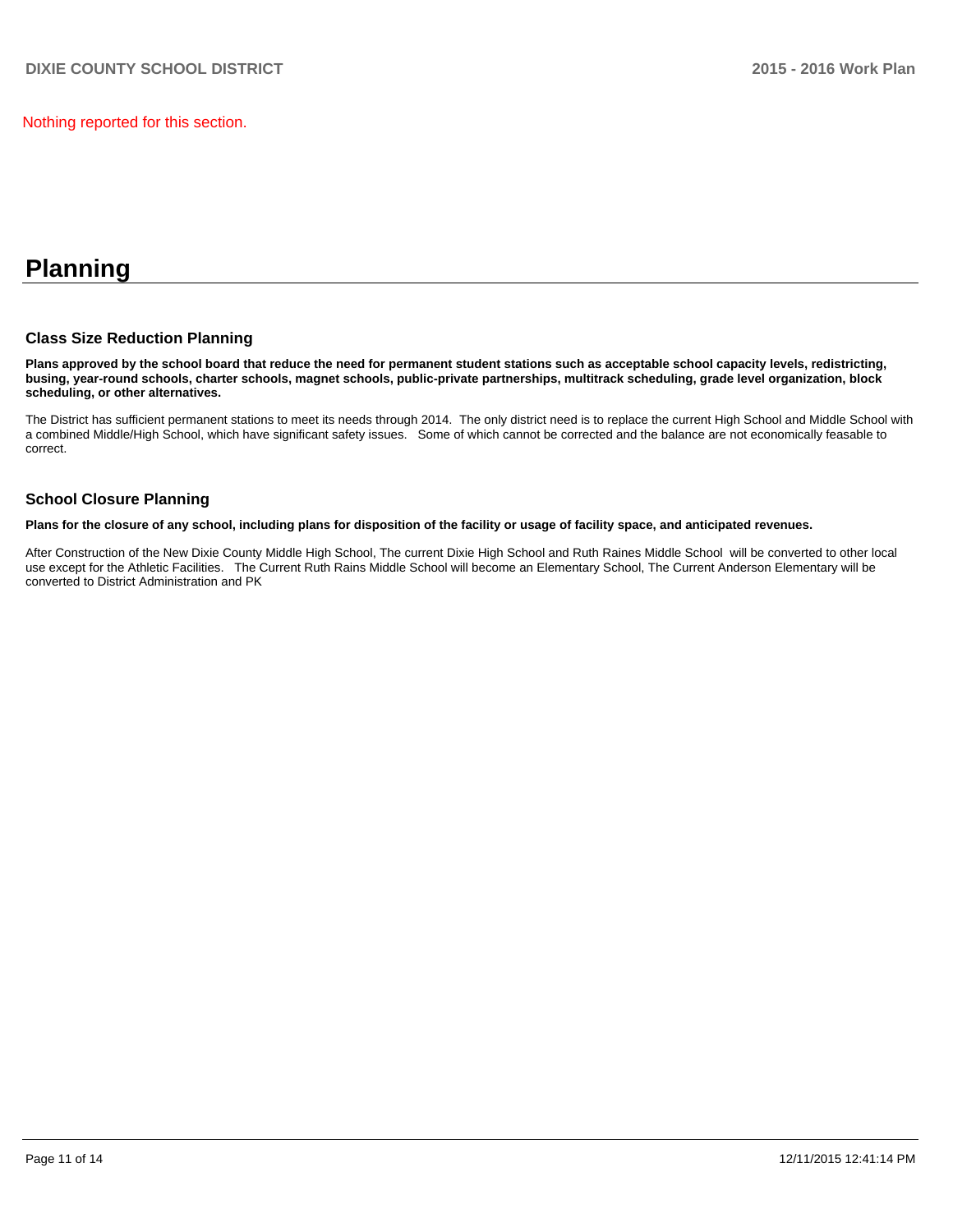# **Long Range Planning**

#### **Ten-Year Maintenance**

District projects and locations regarding the projected need for major renovation, repair, and maintenance projects within the district in years 6-10 beyond the projects plans detailed in the five years covered by the work plan.

Nothing reported for this section.

#### **Ten-Year Capacity**

Schedule of capital outlay projects projected to ensure the availability of satisfactory student stations for the projected student enrollment in K-12 programs for the future 5 years beyond the 5-year district facilities work program.

Nothing reported for this section.

#### **Ten-Year Planned Utilization**

Schedule of planned capital outlay projects identifying the standard grade groupings, capacities, and planned utilization rates of future educational facilities of the district for both permanent and relocatable facilities.

| Grade Level Projections         | <b>FISH</b><br><b>Student</b><br><b>Stations</b> | <b>Actual 2014 -</b><br>2015 FISH<br>Capacity | Actual<br>$2014 -$<br>2015<br><b>COFTE</b> | Actual 2014 - 2015<br><b>Utilization</b> | Actual 2015 - 2016 / 2024 - 2025 new<br>Student Capacity to be added/removed | Projected 2024<br>2025 COFTE | $-$ Projected 2024 -<br>2025 Utilization |
|---------------------------------|--------------------------------------------------|-----------------------------------------------|--------------------------------------------|------------------------------------------|------------------------------------------------------------------------------|------------------------------|------------------------------------------|
| Elementary - District<br>Totals | 1.480                                            | 1,480                                         | 1,093.00                                   | 73.85 %                                  |                                                                              | 1.213                        | 81.96 %                                  |
| Middle - District Totals        | 642                                              | 577                                           | 410.00                                     | 71.06 %                                  |                                                                              | 545                          | 94.45 %                                  |
| High - District Totals          | 851                                              | 680                                           | 509.00                                     | 74.85 %                                  |                                                                              | 549                          | 80.74 %                                  |
| Other - ESE, etc                | 25 <sub>1</sub>                                  | 25 <sub>1</sub>                               | 11.00                                      | 44.00 %                                  |                                                                              | 25                           | 100.00 %                                 |
|                                 | 2.998                                            | 2,762                                         | 2,023.00                                   | 73.24 %                                  |                                                                              | 2,332                        | 84.43 %                                  |

**Combination schools are included with the middle schools for student stations, capacity, COFTE and utilization purposes because these facilities all have a 90% utilization factor. Use this space to explain or define the grade groupings for combination schools.**

No comments to report.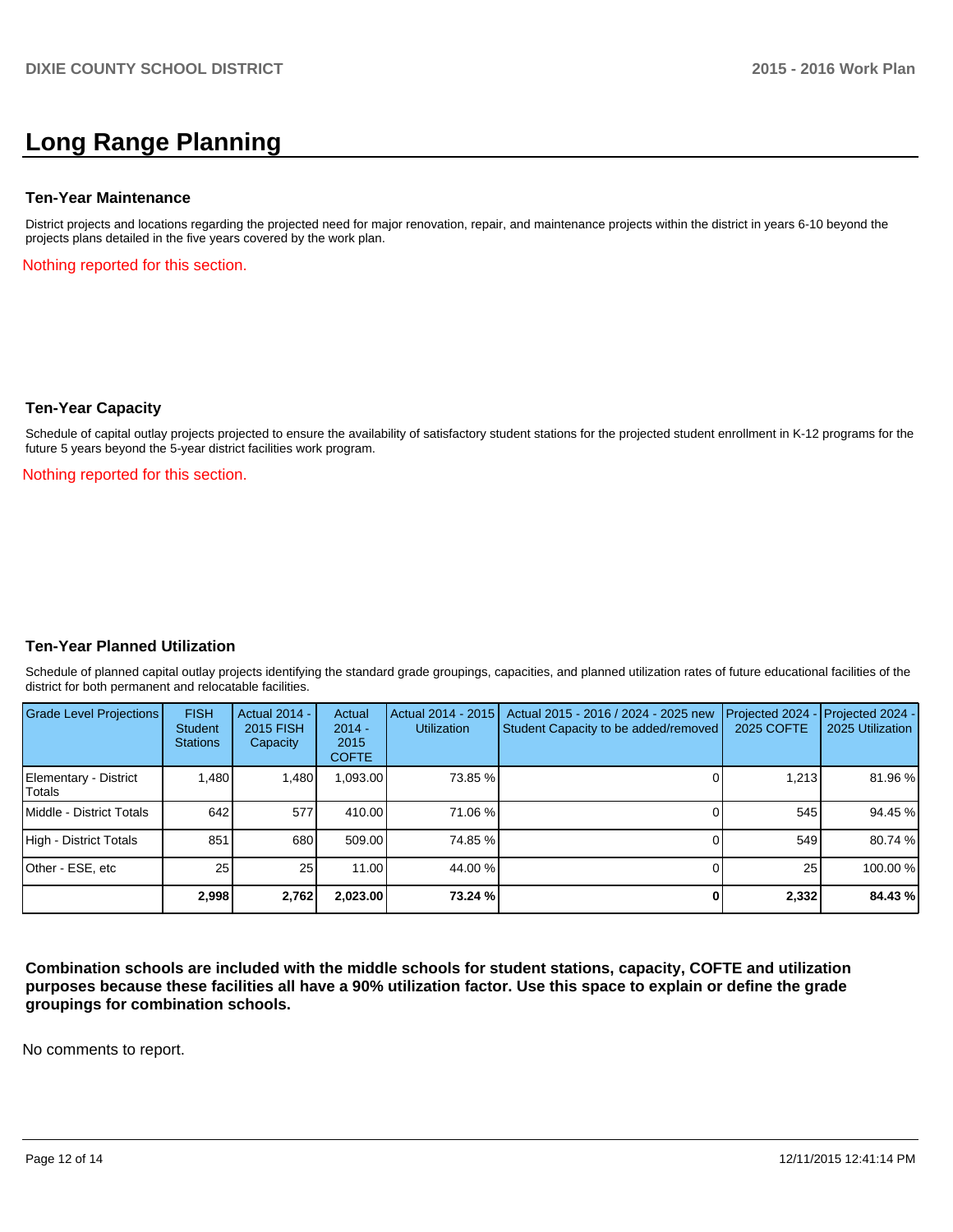#### **Ten-Year Infrastructure Planning**

**Proposed Location of Planned New, Remodeled, or New Additions to Facilities in 06 thru 10 out years (Section 28).**

Nothing reported for this section.

Plans for closure of any school, including plans for disposition of the facility or usage of facility space, and anticipated revenues in the 06 thru 10 out **years (Section 29).**

Nothing reported for this section.

#### **Twenty-Year Maintenance**

District projects and locations regarding the projected need for major renovation, repair, and maintenance projects within the district in years 11-20 beyond the projects plans detailed in the five years covered by the work plan.

Nothing reported for this section.

## **Twenty-Year Capacity**

Schedule of capital outlay projects projected to ensure the availability of satisfactory student stations for the projected student enrollment in K-12 programs for the future 11-20 years beyond the 5-year district facilities work program.

Nothing reported for this section.

#### **Twenty-Year Planned Utilization**

Schedule of planned capital outlay projects identifying the standard grade groupings, capacities, and planned utilization rates of future educational facilities of the district for both permanent and relocatable facilities.

| <b>Grade Level Projections</b>   | <b>FISH</b><br><b>Student</b><br><b>Stations</b> | <b>Actual 2014 -</b><br>2015 FISH<br>Capacity | Actual<br>$2014 -$<br>2015<br><b>COFTE</b> | Actual 2014 - 2015<br><b>Utilization</b> | Actual 2015 - 2016 / 2034 - 2035 new<br>Student Capacity to be added/removed | Projected 2034<br>2035 COFTE | Projected 2034 -<br>2035 Utilization |
|----------------------------------|--------------------------------------------------|-----------------------------------------------|--------------------------------------------|------------------------------------------|------------------------------------------------------------------------------|------------------------------|--------------------------------------|
| Elementary - District<br> Totals | 1.480                                            | 1,480                                         | 1,093.00                                   | 73.85 %                                  |                                                                              | 1,250                        | 84.46 %                              |
| <b>IMiddle - District Totals</b> | 642                                              | 577                                           | 410.00                                     | 71.06 %                                  |                                                                              | 565                          | 97.92 %                              |
| High - District Totals           | 851                                              | 680                                           | 509.00                                     | 74.85 %                                  |                                                                              | 570                          | 83.82 %                              |
| Other - ESE, etc                 | 25 <sub>l</sub>                                  | 25                                            | 11.00                                      | 44.00 %                                  |                                                                              | 32                           | 128.00 %                             |
|                                  | 2.998                                            | 2,762                                         | 2,023.00                                   | 73.24 %                                  |                                                                              | 2,417                        | 87.51 %                              |